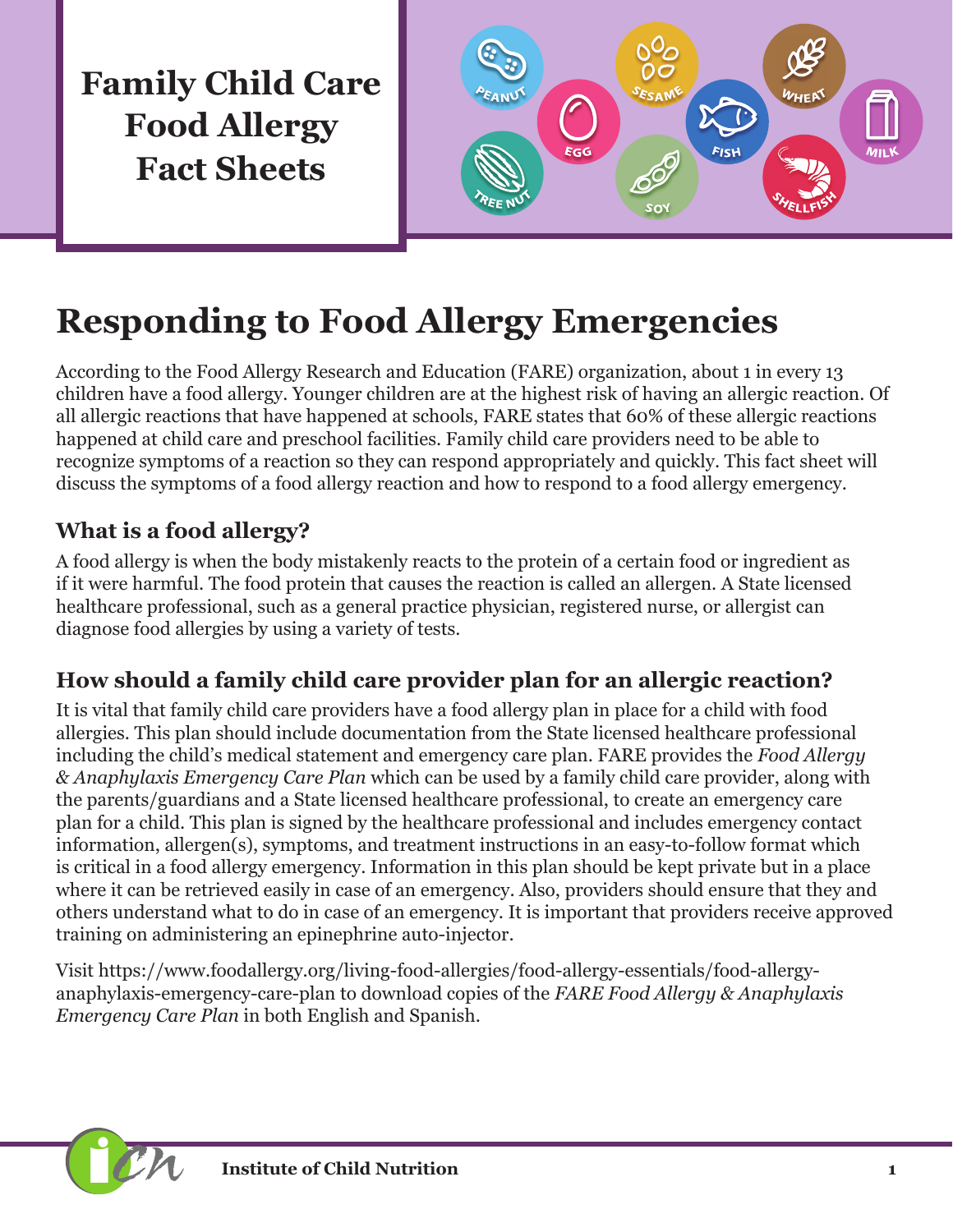# **Responding to Food Allergy Emergencies Family Child Care Food Allergy Fact Sheets**

#### **How might a child show they are having an allergic reaction?**

A young child may not know that they are having an allergic reaction or how to tell an adult that they are having one. Young children may say one of the following statements when having an allergic reaction:

- "This food is too spicy."
- "My tongue or mouth is hot (or burning, tingling, itching, etc.)."
- "My tongue or mouth feels full (or heavy or funny)."
- "It feels like something is poking my tongue."
- "My tongue feels like there is hair on it."
- "It feels like there is a bump on the back of my tongue (or throat)."
- "There's something stuck in my throat (or frog in my throat)."
- "My throat feels thick."
- "My lips feel tight."
- "It feels like there are bugs in there." (to describe itchy ears)
- "My eyes are burning (or itchy)."
- "My skin feels itchy."
- "My stomach (or tummy) hurts."
- "My chest is tight."
- "Something is wrong."
- "Something bad is happening."

A child may also show non-verbal signs of an allergic reaction including:

- Putting their hands in their mouth
- Pulling or scratching at their tongue
- Slurring their words
- Their voice may change (for example, become hoarse or squeaky)

### **What are the symptoms of an allergic reaction?**

Knowing the symptoms of an allergic reaction can save a child's life. One or more allergic symptoms can occur and can be mild to severe. Symptoms can happen within a few minutes or up to a few hours after the allergen is eaten. Children can display different symptoms, even if they have the same allergy (such as one child with a peanut allergy may have trouble breathing when exposed to peanuts while a different child with a peanut allergy gets hives after consuming it). Each time a child has a reaction, the symptoms may be different.

It is also important to know the symptoms of an allergic reaction for a child that may have a reaction but does not have a known allergy. As shown in the following chart, FARE details how a variety of symptoms can appear in the body.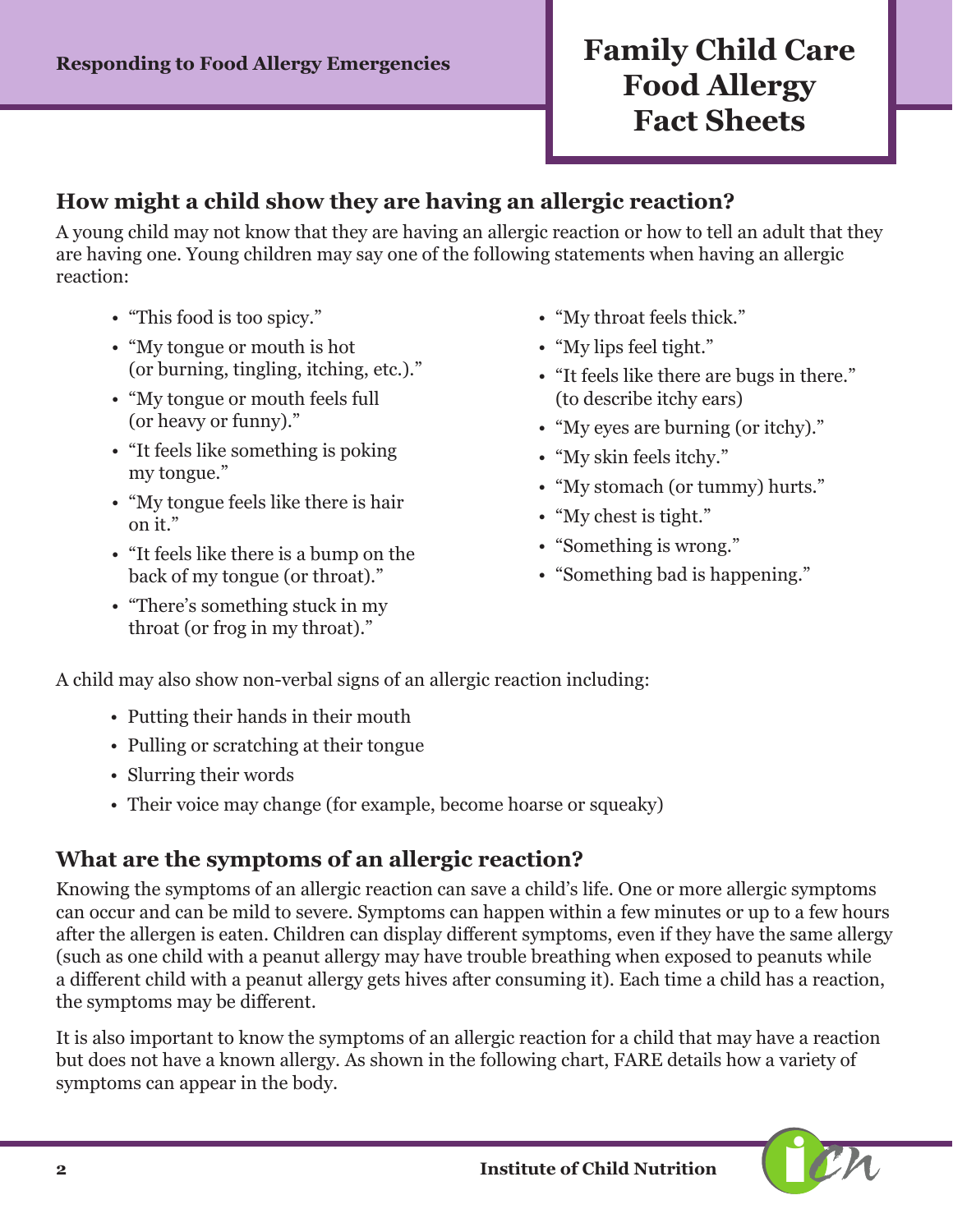# **Family Child Care Food Allergy Fact Sheets**

| <b>Mild Symptoms</b>                                                                                          | <b>Severe Symptoms</b>                                                                                                     |
|---------------------------------------------------------------------------------------------------------------|----------------------------------------------------------------------------------------------------------------------------|
| • Gut: mild nausea or discomfort<br>(stomach pain, abdominal<br>cramping)                                     | • Body: lightheadedness, fainting or loss of<br>consciousness, anaphylaxis                                                 |
|                                                                                                               | • Gut: repetitive vomiting or severe diarrhea                                                                              |
| • Mouth: itchy; odd taste; slight, dry<br>cough                                                               | • Heart: pale, turning blue, faint, weak or "thready"<br>pulse, dizziness, chest pain, drop in blood pressure              |
| • Nose: itchy, runny nose; sneezing;<br>congestion                                                            | • Lung: shortness of breath, wheezing, repetitive<br>cough, difficulty breathing                                           |
| • Skin: a few hives (reddish, swollen,<br>itchy areas on the skin), mild itch<br>(sometimes in the ear canal) | • Mouth: significant swelling of the tongue or lips                                                                        |
|                                                                                                               | • Psychological: feeling something bad is about<br>to happen, sense of impending doom, anxiety,<br>confusion, feeling weak |
|                                                                                                               | • Skin: many hives over the body, widespread<br>redness, eczema                                                            |
|                                                                                                               | • Throat: tight, hoarse, trouble breathing/<br>swallowing, swelling                                                        |

### **What is anaphylaxis?**

Anaphylaxis is a severe allergic reaction with a rapid onset that may cause difficulty breathing and death. It may disrupt breathing and blood circulation. An anaphylactic reaction usually occurs within minutes of being exposed to an allergen, but in some rare instances, it can occur a couple of hours later.

Symptoms of anaphylaxis include:

- Difficulty breathing, constriction of airways, tightness of the throat, hoarse voice
- Drop in blood pressure (such as pale, weak pulse, confusion, dizziness, fainting, weakness, loss of consciousness)
- Feeling of doom
- Gastrointestinal symptoms (such as abdominal pain, nausea, vomiting, diarrhea, cramping)
- Rapid pulse, cardiac arrest
- Shock (such as drop in blood pressure and narrowing of airways)
- Skin symptoms (such as hives, swelling)
- Swollen lips

**i Institute of Child Nutrition 3**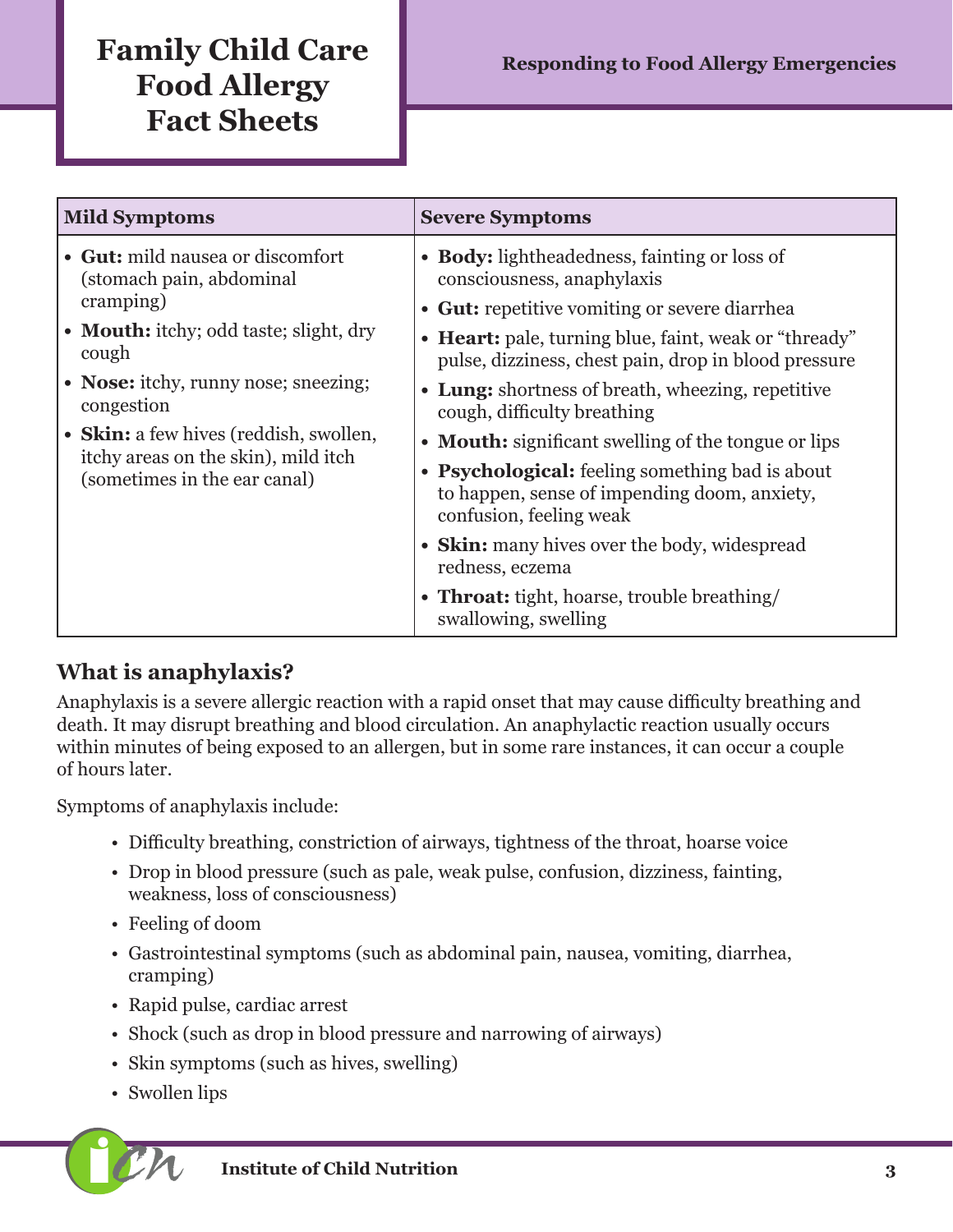# **Responding to Food Allergy Emergencies Family Child Care Food Allergy Fact Sheets**

#### **What are the treatment methods for an allergic reaction?**

Treatment for an allergic reaction for a child will be determined by the State licensed healthcare professional and written in the emergency care section of the child's food allergy plan. Include specific State rules and licensing regulations about how family child care providers can administer medicines in the food allergy plan. Follow the child's individual food allergy emergency care plan when responding to an allergic reaction. Providers cannot provide treatment outside of what is written in the plan. Treatments for an allergic reaction may include:



- Epinephrine (administered by an epinephrine auto-injector)
- Antihistamine
- Inhaler (bronchodilator)

Call 911 immediately if an anaphylactic reaction is suspected. If the child has an epinephrine auto-injector, administer the epinephrine. Up to 20% of people with food allergies have had a second reaction. The child will need to be transported to the hospital in an emergency vehicle so they can be monitored and receive further treatment if needed. Contact the child's parents/guardians as soon as possible.

#### **What should a family child care provider do if a child with a food allergy complains of symptoms, but looks fine?**

Take all complaints from a child with food allergies seriously. Follow the food allergy plan for that child and notify the parents/guardians.

### **How can an allergic reaction be avoided?**

The best way to avoid a reaction is to avoid the foods that cause the allergy. Develop a system for checking ingredient labels carefully, preventing cross-contact during meals, and limiting how the child could have contact with the allergens, including in learning activities.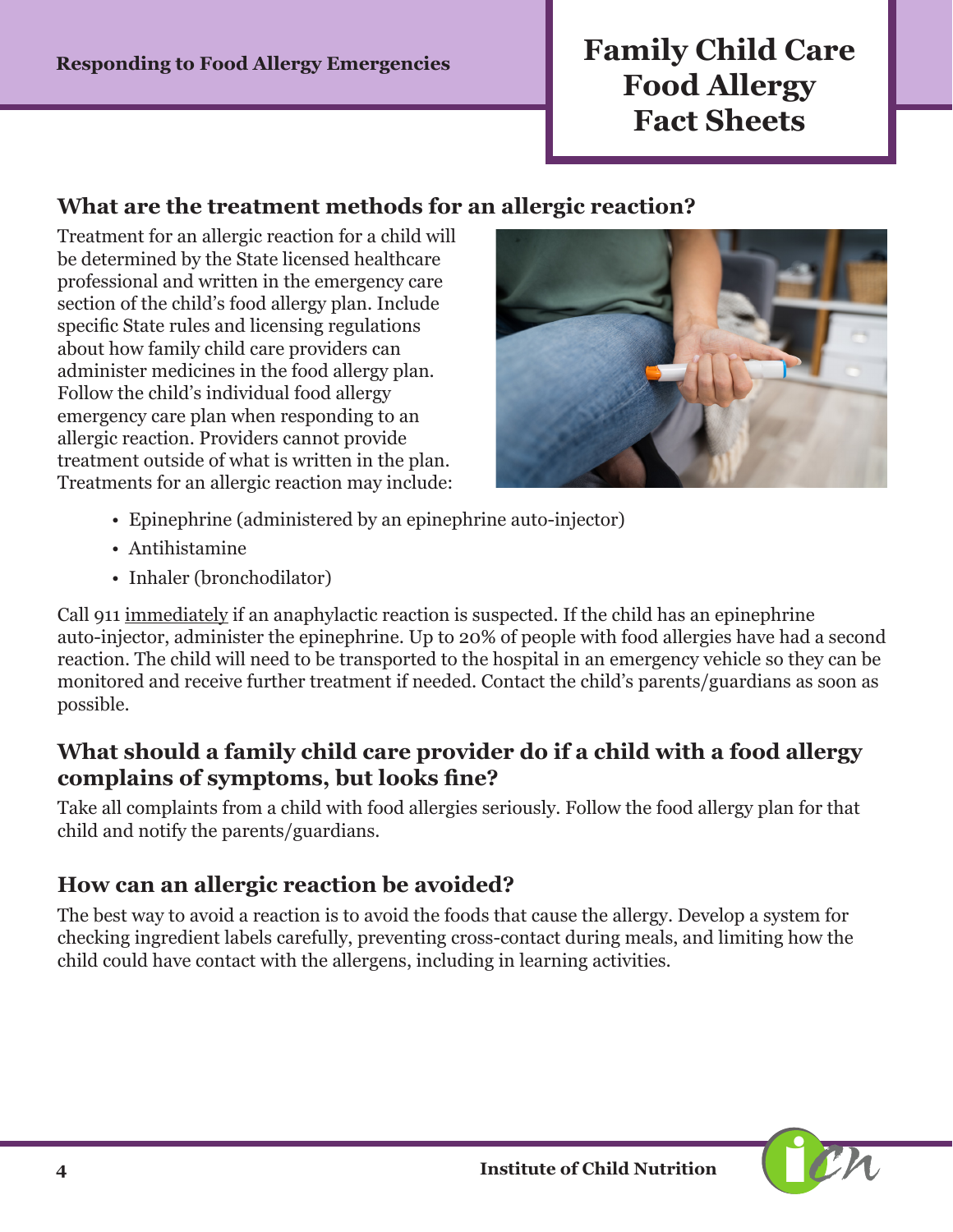# **Family Child Care** Responding to Food Allergy Emergencies **Food Allergy Fact Sheets**

### **References**

- Centers for Disease Control and Prevention. (2013). *Voluntary guidelines for managing food allergies in schools and early care and education programs.*  <https://www.cdc.gov/healthyschools/foodallergies/index.htm>
- Food Allergy Research & Education. (n.d.). *Anaphylaxis.*  <https://www.foodallergy.org/resources/anaphylaxis>
- Food Allergy Research & Education. (n.d.). *Food allergy 101.* [https://www.foodallergy.org/life-with-food-allergies/food-allergy-101/symptoms-of-an](https://www.foodallergy.org/life-with-food-allergies/food-allergy-101/symptoms-of-an-allergic-reacti)[allergic-reaction-to-food](https://www.foodallergy.org/life-with-food-allergies/food-allergy-101/symptoms-of-an-allergic-reacti)
- Food Allergy Research & Education. (n.d.). *Food allergy & anaphylaxis emergency care plan.*  [https://www.foodallergy.org/life-with-food-allergies/food-allergy-anaphylaxis-emergency]( https://www.foodallergy.org/life-with-food-allergies/food-allergy-anaphylaxis-emergency-care-plan)[care-plan]( https://www.foodallergy.org/life-with-food-allergies/food-allergy-anaphylaxis-emergency-care-plan)
- Food Allergy Research & Education. (n.d.). *Food allergy diagnosis and testing.*  [https://www.foodallergy.org/research-innovation/accelerating-innovation/food-allergy](https://www.foodallergy.org/research-innovation/accelerating-innovation/food-allergy-diagnosis-and-testing)[diagnosis-and-testing](https://www.foodallergy.org/research-innovation/accelerating-innovation/food-allergy-diagnosis-and-testing)
- Food Allergy Research & Education. (n.d.). *Food allergies in early childhood.* <https://www.foodallergy.org/resources/food-allergies-early-childhood>
- Food Allergy Research & Education. (n.d.). *How a child might describe a reaction.*  <https://www.foodallergy.org/resources/how-child-might-describe-reaction>
- Food Allergy Research & Education. (n.d.). *Recognizing and responding to a reaction.*  <https://www.foodallergy.org/resources/recognizing-and-responding-reaction>
- Food Allergy Research & Education. (n.d.). *Recognizing and treating reaction symptoms.* <https://www.foodallergy.org/resources/recognizing-and-treating-reaction-symptoms>
- Mayo Clinic. (2019, November 2). *Food allergy.*  [https://www.mayoclinic.org/diseases-conditions/food-allergy/symptoms-causes/syc-](https://www.mayoclinic.org/diseases-conditions/food-allergy/symptoms-causes/syc-20355095)[20355095](https://www.mayoclinic.org/diseases-conditions/food-allergy/symptoms-causes/syc-20355095)
- U.S. Department of Agriculture, Food and Nutrition Service. (2017, October 27). *Modifications to accommodate disabilities in CACFP and SFSP.*  <https://www.fns.usda.gov/modifications-accommodate-disabilities-cacfp-and-sfsp>
- U.S. Department of Health and Human Services, National Institutes of Health. (2018, October 29). *Food allergy.* <https://www.niaid.nih.gov/diseases-conditions/food-allergy>
- U.S. Department of Health and Human Services, National Institutes of Health, National Institute of Allergy and Infectious Diseases. (2011, May). *Guidelines for the Diagnosis and Management of Food Allergy in the United States.*

<https://www.niaid.nih.gov/sites/default/files/faguidelinespatient.pdf>

U.S. Food and Drug Administration. (2021, May 5). *Food allergies.*  <https://www.fda.gov/food/food-labeling-nutrition/food-allergies>